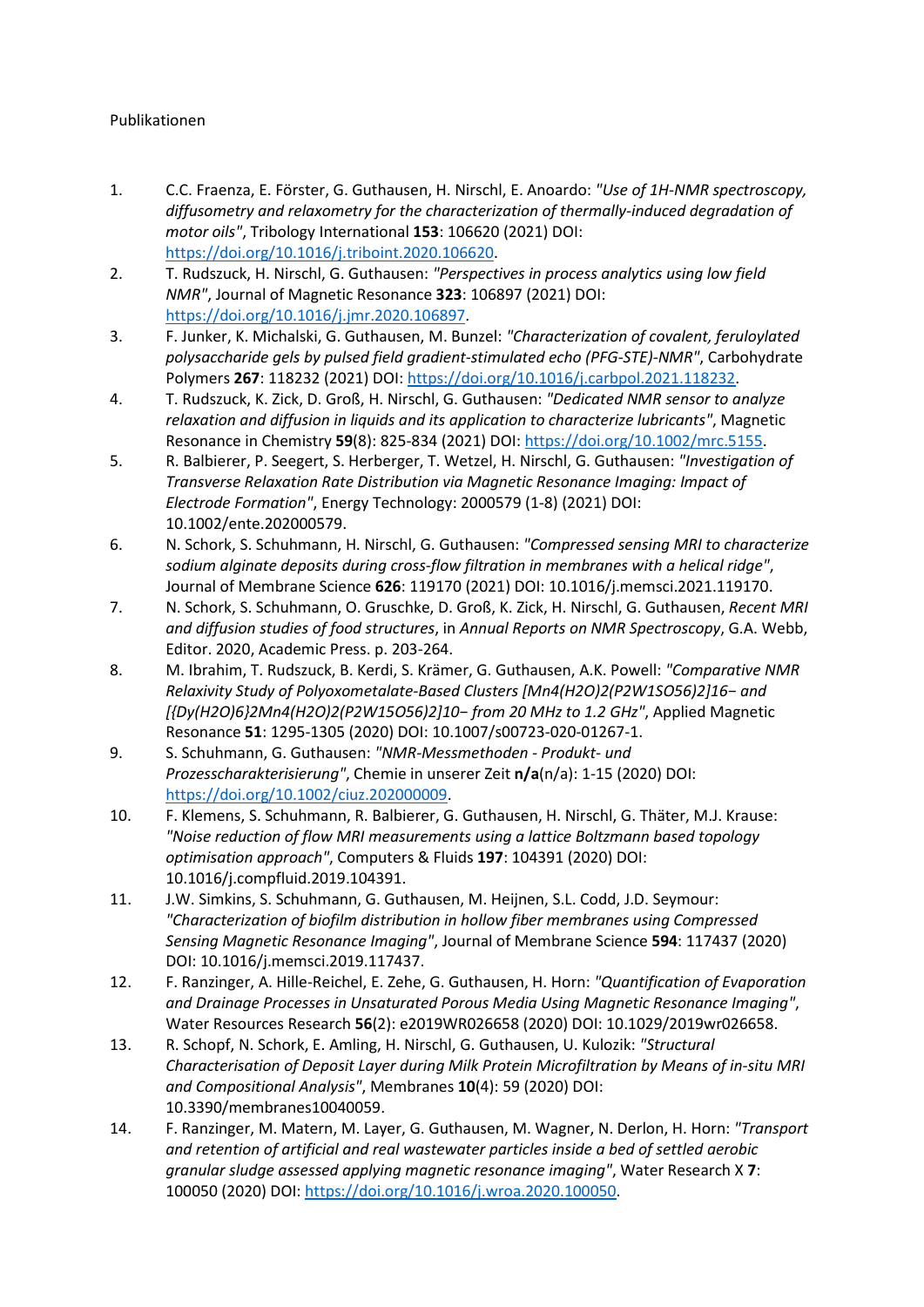- 15. N. Schork, S. Schuhmann, O. Gruschke, D. Groß, K. Zick, H. Nirschl, G. Guthausen: *"Recent MRI and diffusion studies of food structures"*, Annual Reports on NMR Spectroscopy **100** (2020) DOI: 10.1016/bs.arnmr.2020.02.002.
- 16. X. Guo, K.S. Wetzel, S.C. Solleder, S. Spann, M.A.R. Meier, M. Wilhelm, B. Luy, G. Guthausen: *"1H PFG-NMR Diffusion Study on a Sequence-Defined Macromolecule: Confirming Monodispersity"*, Macromolecular Chemistry and Physics **220**(18): 1900155 (2019) DOI: 10.1002/macp.201900155.
- 17. V. Räntzsch, M.B. Özen, K. Ratzsch, E. Stellamanns, M. Sprung, G. Guthausen , M. Wilhelm *"Polymer crystallization studied by hyphenated rheology techniques: RheoNMR, RheoSAXS, and RheoMicroscopy"*, Macromolecular Materials and Engineering **304**(2): 1800586 (2019) DOI: 10.1002/mame.201800586.
- 18. E. Förster, C.C. Fraenza, J. Küstner, E. Anoardo, H. Nirschl, G. Guthausen *"Monitoring of engine oil aging by low-field nuclear magnetic resonance relaxation and diffusion"*, Measurement **137**: 673 (2019) DOI: 10.1016/j.measurement.2019.02.019.
- 19. T. Rudszuck, E. Förster, H. Nirschl, G. Guthausen: *"Low-field NMR for quality control on oils"*, Magnetic Resonance in Chemistry **57**: 777-793 (2019) DOI: 10.1002/mrc.4856.
- 20. M. Ibrahim, S. Krämer, N. Schork, G. Guthausen: *"Polyoxometalate-based high-spin cluster systems: a NMR relaxivity study up to 1.4 GHz/33 T"*, Dalton Transactions **48**: 15597-15604 (2019) DOI: 10.1039/c9dt02052g.
- 21. X.A. Guo, S. Theissen, J. Claussen, V. Hildebrand, J. Kamphus, M. Wilhelm, B. Luy, G. Guthausen: *"Dynamics of Sodium Ions and Water in Swollen Superabsorbent Hydrogels as Studied by Na-23- and H-1-NMR"*, Macromolecular Chemistry and Physics **220**(2): 11 (2019) DOI: 10.1002/macp.201800350.
- 22. X.A. Guo, C. Pfeifer, M. Wilhelm, B. Luy, G. Guthausen: *"Structure of Superabsorbent Polyacrylate Hydrogels and Dynamics of Counterions by Nuclear Magnetic Resonance"*, Macromolecular Chemistry and Physics **220**(10): 9 (2019) DOI: 10.1002/macp.201800525.
- 23. R. Balbierer, R. Gordon, S. Schuhmann, N. Willenbacher, H. Nirschl, G. Guthausen: *"Sedimentation of lithium–iron–phosphate and carbon black particles in opaque suspensions used for lithium-ion-battery electrodes"*, Journal of Materials Science **54**(7): 5682-5694 (2019) DOI: 10.1007/s10853-018-03253-2.
- 24. L. Cuny, D. Pfaff, J. Luther, F. Ranzinger, P. Ödman, J. Gescher, G. Guthausen, H. Horn, A. Hille-Reichel: *"Evaluation of productive biofilms for continuous lactic acid production"*, Biotechnology and Bioengineering **116**(10): 2687-2697 (2019) DOI: 10.1002/bit.27080.
- 25. M.P. Herrling, S. Lackner, H. Nirschl, H. Horn, G. Guthausen *Recent NMR Studies of Biofilm Structures and Dynamics*, in *Annual Reports on NMR Spectroscopy*, G.A. Webb, Editor. 2019, Elsevier. p. 163-213.
- 26. N. Schork, S. Schuhmann, H. Nirschl, G. Guthausen: *"In situ measurement of deposit layer formation during skim milk filtration by MRI"*, Magnetic Resonance in Chemistry **57**: 738-748 (2019) DOI: 10.1002/mrc.4826.
- 27. S. Schuhmann, J.W. Simkins, N. Schork, S.L. Codd, J.D. Seymour, M. Heijnen, F. Saravia, H. Horn, H. Nirschl, G. Guthausen: *"Characterization and quantification of structure and flow in multichannel polymer membranes by MRI"*, Journal of Membrane Science **570**: 472-480 (2019) DOI: 10.1016/j.memsci.2018.10.072.
- 28. F. Klemens, S. Schuhmann, G. Guthausen, G. Thäter, M.J. Krause: *"CFD-MRI: A coupled measurement and simulation approach for accurate fluid flow characterisation and domain identification"*, Computers & Fluids **166**: 218-224 (2018) DOI: 10.1016/j.compfluid.2018.02.022.
- 29. C. Linke, G. Guthausen, E. Flöter, S. Drusch: *"Solid Fat Content Determination of Dispersed Lipids by Time-Domain NMR"*, European Journal of Lipid Science and Technology **120**: 1700132 (1-8) (2018) DOI: 10.1002/ejlt.201700132.
- 30. X. Guo, S. Theissen, J. Claussen, V. Hildebrand, J. Kamphus, M. Wilhelm, B. Luy, G. Guthausen: *"Topological Insight into Superabsorbent Hydrogel Network Structures: a 1H Double-*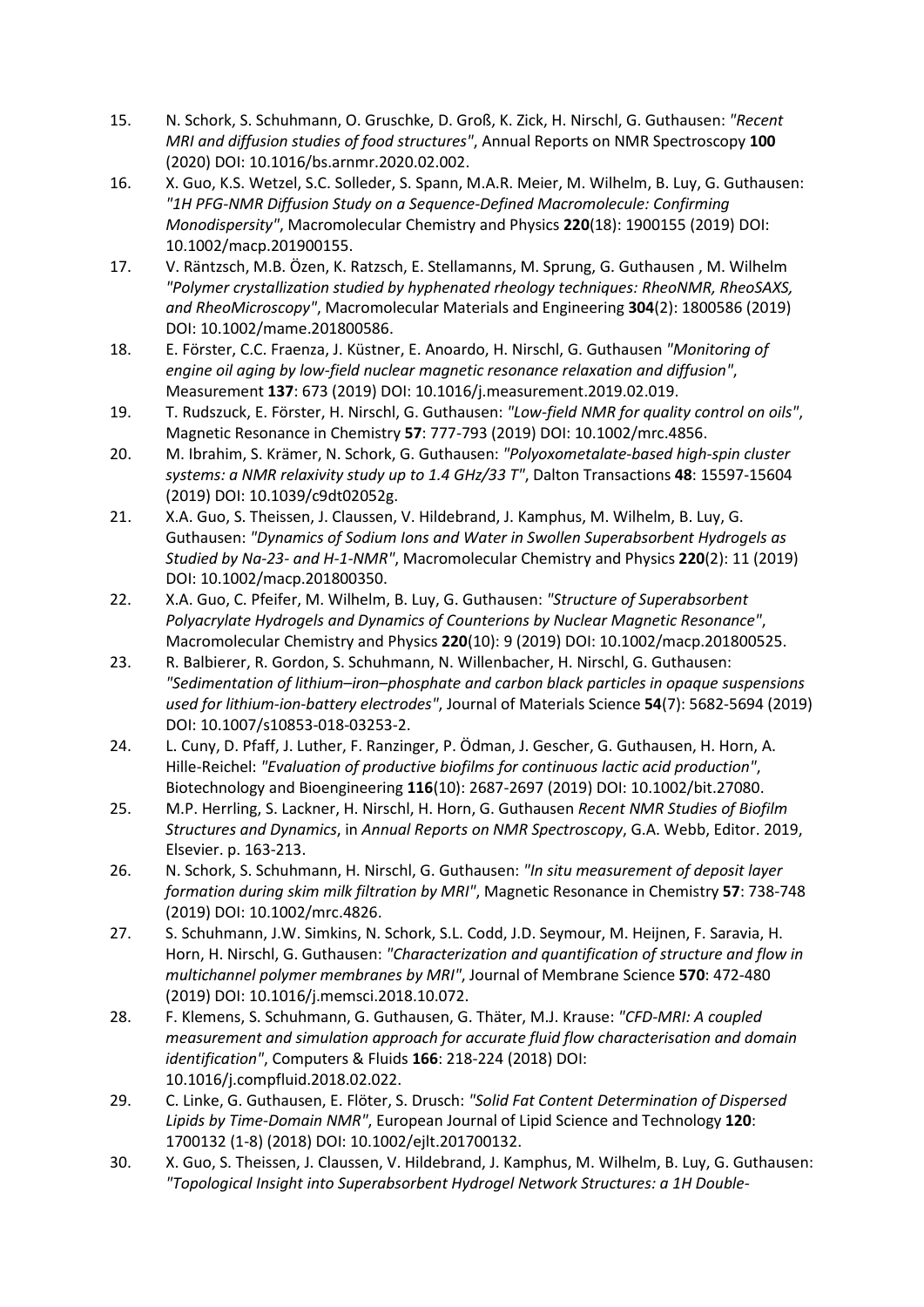*Quantum NMR Study"*, Macromolecular Chemistry and Physics **219**(13): 1800100 (2018) DOI: doi:10.1002/macp.201800100.

- 31. V. Räntzsch, M. Haas, M.B. Özen, K.-F. Ratzsch, K. Riazi, S. Kauffmann-Weiss, J.K. Palacios, A.J. Müller, I. Vittorias, G. Guthausen, M. Wilhelm: *"Polymer crystallinity and crystallization kinetics via benchtop 1 H NMR relaxometry: Revisited method, data analysis, and experiments on common polymers"*, Polymer **145**: 162-173 (2018) DOI: [https://doi.org/10.1016/j.polymer.2018.04.066.](https://doi.org/10.1016/j.polymer.2018.04.066)
- 32. M. Kespe, E. Förster, H. Nirschl, G. Guthausen: *"Flowing Liquids in NMR: Numerical CFD Simulation and Experimental Confirmation of Magnetization Buildup"*, Applied Magnetic Resonance **49**(7): 687-705 (2018) DOI: 10.1007/s00723-018-1016-z.
- 33. M.A. Vargas, M. Scheubner, G. Guthausen: *"Reaction kinetics of polyfurfuryl alcohol bioresin and nanoparticles by 1H-NMR transverse relaxation measurements"*, Polymer Composites **39**: 3280-3288 (2018) DOI: 10.1002/pc.24342.
- 34. M.-L. Maier, S. Milles, S. Schuhmann, G. Guthausen, H. Nirschl, M.J. Krause: *"Fluid flow simulations verified by measurements to investigate adsorption processes in a static mixer"*, Computers & Mathematics with Applications **76**: 2744-2757 (2018) DOI: 10.1016/j.camwa.2018.08.066.
- 35. N. Schork, S. Schuhmann, F. Arndt, S. Schütz, G. Guthausen, H. Nirschl: *"MRI investigations of filtration: Fouling and cleaning processes"*, Microporous and Mesoporous Materials **269**: 60- 64 (2018) DOI: 10.1016/j.micromeso.2017.05.042.
- 36. S. Schuhmann, N. Schork, K. Beller, H. Nirschl, T. Oerther, G. Guthausen: *"In-situ characterization of deposits in ceramic hollow fiber membranes by compressed sensing RARE-MRI"*, AIChE Journal **64**(11): 4039–4046 (2018) DOI: 10.1002/aic.16201.
- 37. D. Groß, K. Zick, G. Guthausen: *"Recent MRI and Diffusion Studies of Food Structures"*, Annual Reports on NMR Spectroscopy **90**: 145-197 (2017) DOI: 10.1016/bs.arnmr.2016.09.001.
- 38. S. Bestgen, O. Fuhr, B. Breitung, V.S. Kiran Chakravadhanula, G. Guthausen, F. Hennrich, W. Yu, M.M. Kappes, P.W. Roesky, D. Fenske: *"[Ag115S34(SCH2C6H4 Bu-t)(47)(dpph)(6)]: synthesis, crystal structure and NMR investigations of a soluble silver chalcogenide nanocluster"*, Chemical Science **8**(3): 2235-2240 (2017) DOI: 10.1039/c6sc04578b.
- 39. X. Guo, E. Laryea, M. Wilhelm, B. Luy, H. Nirschl, G. Guthausen: *"Diffusion in Polymer Solutions: Molecular Weight Distribution by PFG-NMR and Relation to SEC"*, Macromolecular Chemistry and Physics **218**(1): 1600440; 1-10 (2017) DOI: 10.1002/macp.201600440.
- 40. V. Räntzsch, M.B. Özen, K.-F. Ratzsch, G. Guthausen, M. Wilhelm. *Shear Rheology and 1H TD-NMR Combined to Low-Field RheoNMR: Set-Up and Application to Quiescent and Flow-Induced Crystallization of Polymers*. in *Novel Trends in Rheology VII*. 2017.
- 41. E. Förster, H. Nirschl, G. Guthausen: *"NMR Diffusion and Relaxation for Monitoring of Degradation in Motor Oils"*, Applied Magnetic Resonance **48**(1): 51-65 (2017) DOI: 10.1007/s00723-016-0842-0.
- 42. G. Guthausen, *Diffusometric Assessment of Food Double Emulsions*, in *Modern Magnetic Resonance*, G.A. Webb, Editor. 2017, Springer International Publishing: Cham. p. 1-13.
- 43. F. Arndt, S. Schuhmann, G. Guthausen, S. Schütz, H. Nirschl: *"In situ MRI of alginate fouling and flow in ceramic hollow fiber membranes"*, Journal of Membrane Science **524**: 691-699 (2017) DOI: 10.1016/j.memsci.2016.11.079.
- 44. M.P. Herrling, J. Weisbrodt, C.M. Kirkland, N.H. Williamson, S. Lackner, S.L. Codd, J.D. Seymour, G. Guthausen, H. Horn: *"NMR investigation of water diffusion in different biofilm structures"*, Biotechnology and Bioengineering **114**: 2857-2867 (2017) DOI: 10.1002/bit.26392.
- 45. S. Pollnow, A. Noshadi, M. Kircher, G. Guthausen, T. Oerther, O. Dössel, *3D reconstruction of ablation lesions from in-vitro preparations using MRI*, in *Current Directions in Biomedical Engineering*. 2017. p. 437 DOI: 10.1515/cdbme-2017-0183.
- 46. N. Schork, H.-J. Heidebrecht, R. Schopf, F. Arndt, S. Schuhmann, G. Guthausen, H. Nirschl, U. Kulozik: *"Milk protein fractionation by means of microfiltration, An in-situ investigation of*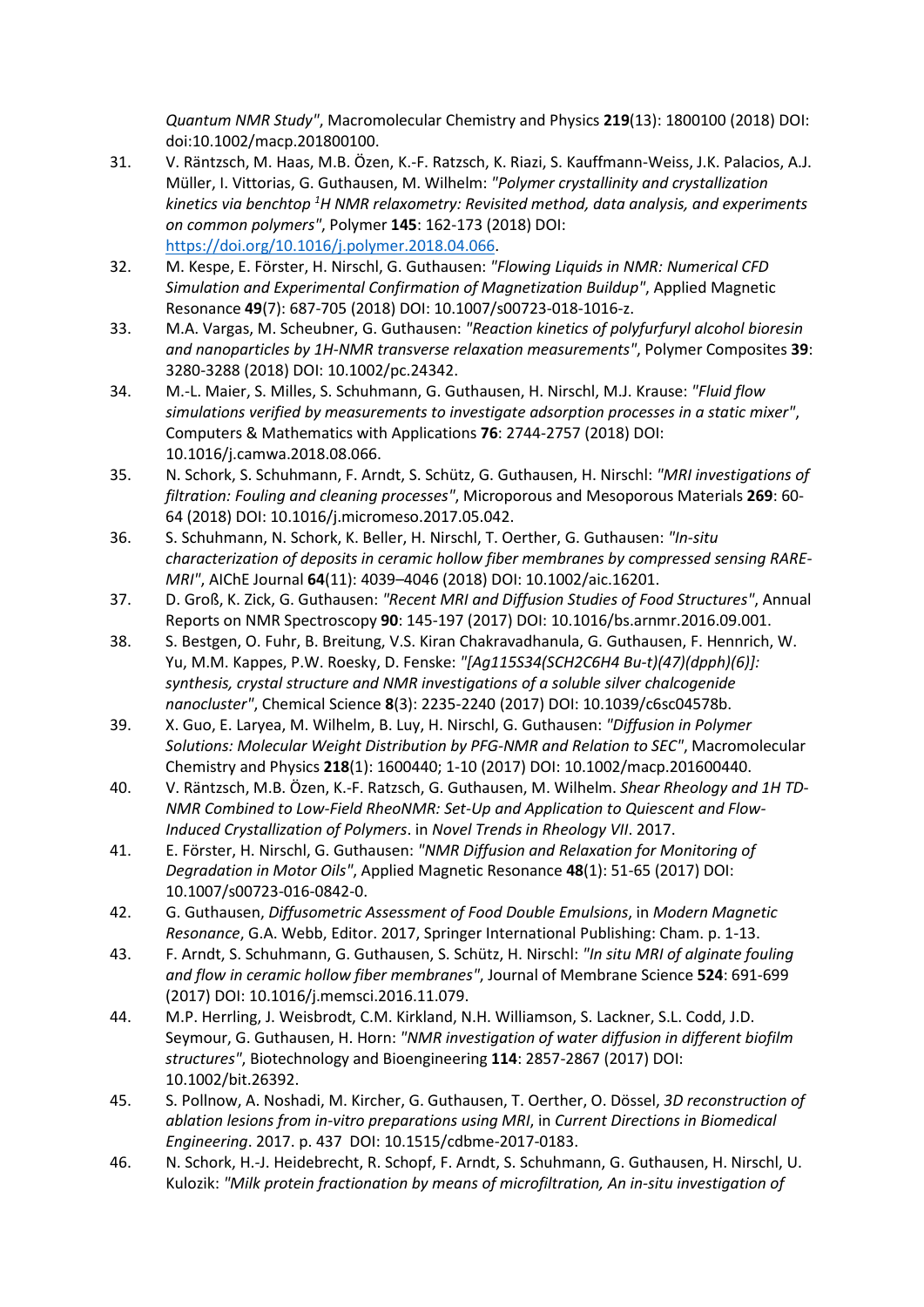*fouling formation on hollow fiber membranes – Part 3"*, International Dairy Magazine **10**: 3 (2017).

- 47. G. Guthausen *"Analysis of food and emulsions"*, Trends in Analytical Chemistry **83**: 103-105 (2016) DOI: dx.doi.org/10.1016/j.trac.2016.02.011.
- 48. E. Hildebrandt, A. Dessy, J.-H. Sommerling, G. Guthausen, H. Nirschl, G. Leneweit: *"Interactions between Phospholipids and Organic Phases: Insights into Lipoproteins and Nanoemulsions"*, Langmuir **32**(23): 5821-5829 (2016) DOI: 10.1021/acs.langmuir.6b00978.
- 49. E. Hildebrandt, J.-H. Sommerling, G. Guthausen, K. Zick, J. Stürmer, H. Nirschl, G. Leneweit: *"Phospholipid adsorption at oil in water versus water in oil interfaces: Implications for interfacial densities and bulk solubilities"*, Colloids and Surfaces A: Physicochemical and Engineering Aspects **505**: 56-63 (2016) DOI: 10.1016/j.colsurfa.2015.12.024.
- 50. V. Räntzsch, M. Wilhelm, G. Guthausen: *"Hyphenated low-field NMR techniques: combining NMR with NIR, GPC/SEC and rheometry"*, Magnetic Resonance in Chemistry **54**: 494–501 (2016) DOI: 10.1002/mrc.4219.
- 51. L. Vermeir, P. Sabatino, M. Balcaen, A. Declerck, K. Dewettinck, J.C. Martins, G. Guthausen, P. Van der Meeren: *"Effect of molecular exchange on water droplet size analysis as determined by diffusion NMR: The W/O/W double emulsion case"*, Journal of Colloid and Interface Science **475**: 57-65 (2016) DOI: 10.1016/j.jcis.2016.04.029.
- 52. N. Zientek, C. Laurain, K. Meyer, A. Paul, D. Engel, G. Guthausen, M. Kraume, M. Maiwald: *"Automated data evaluation and modelling of simultaneous 19F–1H medium-resolution NMR spectra for online reaction monitoring"*, Magnetic Resonance in Chemistry **54**(6): 513-520 (2016) DOI: 10.1002/mrc.4216.
- 53. K. Meyer, S. Kern, N. Zientek, G. Guthausen, M. Maiwald: *"Process control with compact NMR"*, TrAC Trends in Analytical Chemistry **83**: 39-52 (2016) DOI: [https://doi.org/10.1016/j.trac.2016.03.016.](https://doi.org/10.1016/j.trac.2016.03.016)
- 54. R. Bernewitz, G. Guthausen, H.P. Schuchmann, *Imaging of Double Emulsions*, in *Imaging Technologies and Data Processing for Food Engineers*, N. Sozer, Editor. 2016, Springer Cham Heidelberg New York Dordecht London. p. 69-98.
- 55. J.H. Sommerling, A.J. Simon, A. Haber, M.L. Johns, G. Guthausen, H. Nirschl, *Interpretation of NMR diffusometry data regarding droplet size distributions in micro- and nanoemulsions*, in *Proceedings of the XIII International Conference on the Applications of Magnetic Resonance in Food Science*, J. van Duynhoven and G. Guthausen, Editors. 2016, IM Publications. p. 67-71 DOI: 10.1255/mrfs.13.
- 56. M.P. Herrling, S. Lackner, O. Tatti, G. Guthausen, M. Delay, M. Franzreb, H. Horn: *"Short and long term biosorption of silica-coated iron oxide nanoparticles in heterotrophic biofilms"*, Science of the Total Environment **544**: 722-729 (2016) DOI: 10.1016/j.scitotenv.2015.11.174.
- 57. F. Arndt, H.-J. Heidebrecht, N. Schork, S. Schuhmann, U. Kulozik, S. Schütz, H. Nirschl, G. Guthausen, *Deposit layer formation during skim milk dead-end filtration with ceramic hollow fiber membranes using magnetic resonance imaging*, in *Proceedings of the XIII International Conference on the Applications of Magnetic Resonance in Food Science*, J. van Duynhoven and G. Guthausen Editors. 2016, impublications: MR in Food 2016. p. 55-59.
- 58. F. Arndt, U. Roth, H. Nirschl, S. Schütz, G. Guthausen: *"New Insights into Sodium Alginate Fouling of Ceramic Hollow Fiber Membranes by NMR Imaging"*, AIChE Journal **62**(7 ): 2459- 2467 (2016) DOI: 10.1002/aic.15226.
- 59. L. Jampolski, A. Sanger, T. Jakobs, G. Guthausen, T. Kolb, N. Willenbacher: *"Improving the processability of coke water slurries for entrained flow gasification"*, Fuel **185**: 102-111 (2016) DOI: 10.1016/j.fuel.2016.07.102.
- 60. F. Ranzinger, M.P. Herrling, S. Lackner, V.W. Grande, A. Baniodeh, A.K. Powell, H. Horn, G. Guthausen: *"Direct surface visualization of biofilms with high spin coordination clusters using magnetic resonance imaging"*, Acta Biomaterialia **31**: 167–177 (2016) DOI: 10.1016/j.actbio.2015.12.007.
- 61. G. Guthausen, J.R. Machado, B. Luy, A. Baniodeh, A.K. Powell, S. Krämer, F. Ranzinger, M.P. Herrling, S. Lackner, H. Horn: *"Characterisation and Application of Ultra-High Spin Clusters as*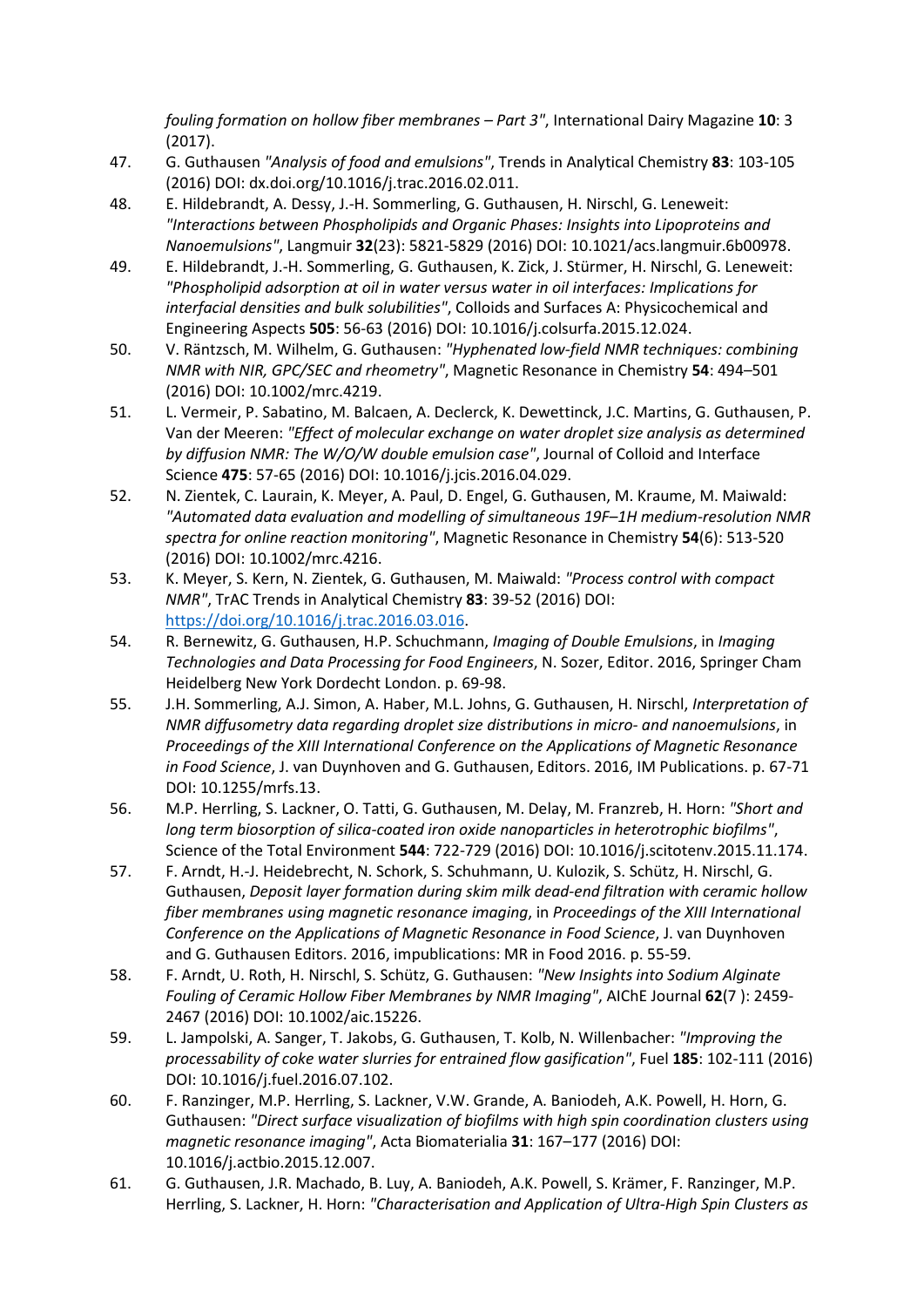*Magnetic Resonance Relaxation Agents"*, Dalton Transactions **44**: 5032–5040 (2015) DOI: 10.1039/c4dt02916j.

- 62. M.A. Vargas, A. Sanchez, G. Guthausen, O. Manero: *"Viscoelastic behaviour of asphalt modified by grafted tri-block copolymers: predictions of fractional rheological models"*, International Journal of Pavement Engineering **16**(8): 730-744 (2015) DOI: 10.1080/10298436.2014.953501.
- 63. M.A. Vargas, H. Vazquez, G. Guthausen: *"Non-isothermal curing kinetics and physical properties of MMT-reinforced unsaturated polyester (UP) resins"*, Thermochimica Acta **611**: 10-19 (2015) DOI: 10.1016/j.tca.2014.12.024.
- 64. E. Förster, J. Becker, F. Dalitz, B. Görling, B. Luy, H. Nirschl, G. Guthausen *"NMR Investigations on the Aging of Motor Oils"*, Energy & Fuels **29**(11): 7204-7212 (2015) DOI: 10.1021/acs.energyfuels.5b02164.
- 65. U.S. Schmidt, R. Bernewitz, G. Guthausen, H.P. Schuchmann: *"Investigation and application of measurement techniques for the determination of the encapsulation efficiency of O/W/O multipleemulsions stabilized by hydrocolloid gelation"*, Colloids and Surfaces A: Physicochemical and Engineering Aspects **475**: 55-61 (2015).
- 66. L. Cuny, M.P. Herrling, G. Guthausen, H. Horn, M. Delay: *"Magnetic resonance imaging reveals detailed spatial and temporal distribution of iron-based nanoparticles transported through water-saturated porous media"*, Journal of Contaminant Hydrology **182**: 51–62 (2015) DOI: dx.doi.org/10.1016/j.jconhyd.2015.08.005.
- 67. M.P. Herrling, G. Guthausen, M. Wagner, S. Lackner, H. Horn: *"Determining the Flow Regime in a Biofilm Carrier by Means of Magnetic Resonance Imaging"*, Biotechnology and Bioengineering **112**(5): 1023-1032 (2015) DOI: 10.1002/bit.25510.
- 68. M. Horvat, G. Guthausen, P. Tepper, L. Falco, H.P. Schuchmann: *"Non-destructive, quantitative characterization of extruded starch-based products by magnetic resonance imaging and X-ray microtomography"*, Journal of Food Engineering **124**: 122–127 (2014) DOI: dx.doi.org/10.1016/j.jfoodeng.2013.10.006.
- 69. J.R. Machado, A. Baniodeh, A.K. Powell, B. Luy, S. Krämer, G. Guthausen: *"NMR relaxivities - Investigations of Ultra High Spin Lanthanide Clusters from 10 MHz to 1.4 GHz"*, Chem. Phys. Chem. **15**: 3608-3613 (2014) DOI: 10.1002/cphc.201402318.
- 70. F. Dalitz, L. Kreckel, M. Maiwald, G. Guthausen: *"Quantitative Medium-Resolution NMR Spectroscopy under Non-Equilibrium Conditions Studied on the Example of an Esterification Reaction"*, Applied Magnetic Resonance **45**(5): 411-425 (2014) DOI: 10.1007/s00723-014- 0522-x.
- 71. G. Guthausen, V. Räntzsch, C. Biquet, S. Schlabach, M. Wilhelm: *"Investigation of Polymer-Filler Interactions in TiO2-Filled Poly(n-alkyl methacrylates) by Low-Field NMR Relaxometry"*, Macromolecular Chemistry and Physics **215**(9): 851-858 (2014) DOI: DOI 10.1002/macp.201400017.
- 72. V. Räntzsch, K.-F. Ratzsch, G. Guthausen, S. Schlabach, M. Wilhelm: *"Molecular Dynamics of Polymer Composites Using Rheology and Combined RheoNMR on the Example of TiO2-Filled Poly(n-Alkyl Methacrylates) and Trans-1,4-Polyisoprene"*, Soft Materials **12**: S4–S13 (2014) DOI: 10.1080/1539445X.2014.930045.
- 73. N. Zientek, G. Guthausen, M. Maiwald: *"NMR-Spektroskopie im Feld?"*, CIT-Plus **12**: 25–26 (2014).
- 74. N. Zientek, C. Laurain, K. Meyer, M. Kraume, G. Guthausen, M. Maiwald: *"Simultaneous 19F– 1H medium resolution NMR spectroscopy for online reaction monitoring"*, Journal of Magnetic Resonance **249**: 53-62 (2014) DOI: [https://doi.org/10.1016/j.jmr.2014.10.007.](https://doi.org/10.1016/j.jmr.2014.10.007)
- 75. R. Bernewitz, U.S. Schmidt, H.P. Schuchmann, G. Guthausen: *"Structure of and Diffusion in O/W/O Double Emulsions by CLSM and NMR – Comparison with W/O/W"*, J. Colloids and Surfaces A: Physicochemical and Engineering Aspects **458** 10–18 (2014) DOI: [http://dx.doi.org/10.1016/j.colsurfa.2014.01.002.](http://dx.doi.org/10.1016/j.colsurfa.2014.01.002)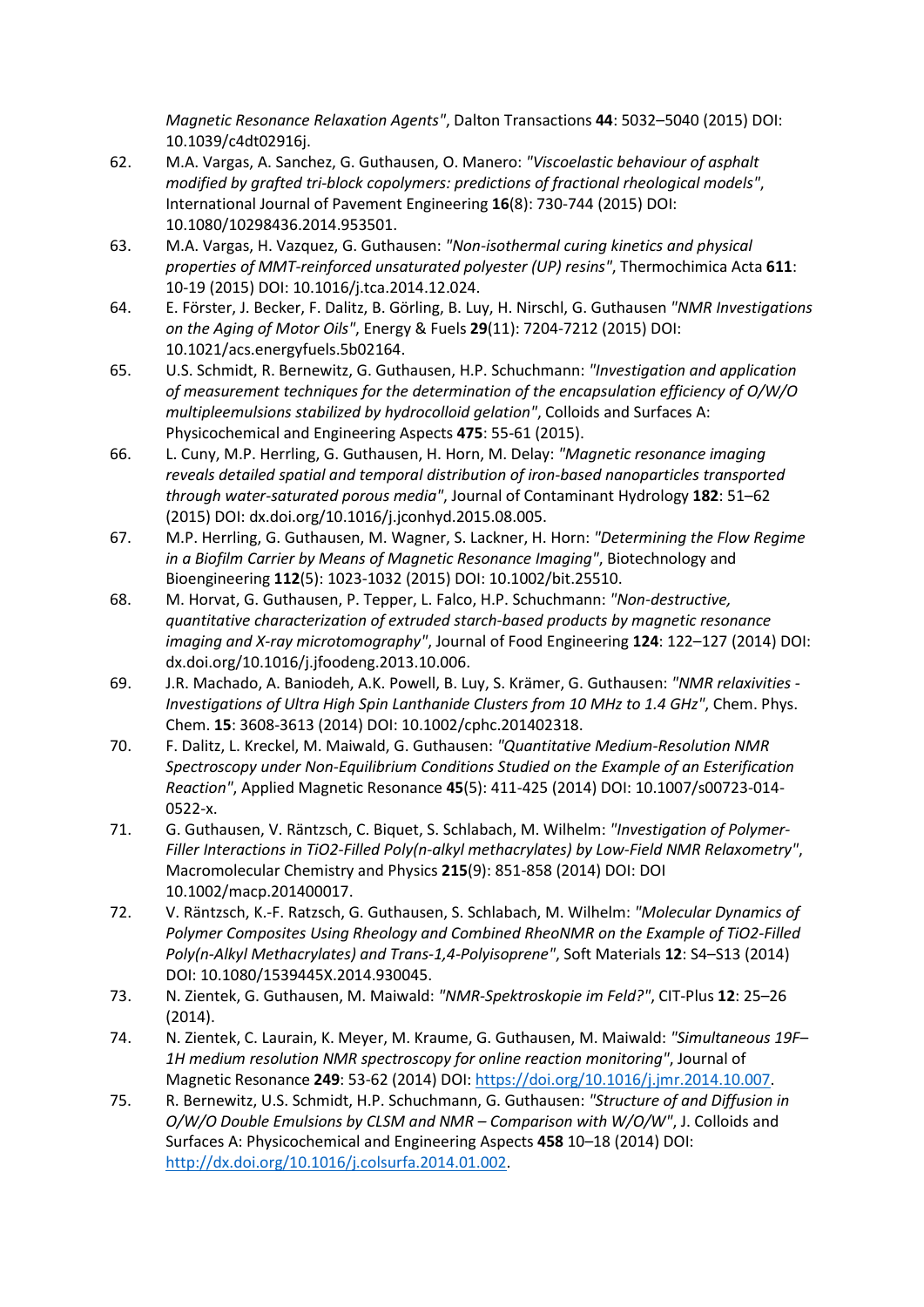- 76. J. Höpfner, G. Guthausen, K. Saalwächter, M. Wilhelm: *"Network structure and inhomogeneities of model and commercial polyelectrolyte hydrogels as investigated by lowfield proton NMR techniques"*, Macromolecules **47**(13): 4251-4265 (2014).
- 77. N. Dingenouts, T. Meins, K. Hyun, B. Struth, K. Ratzsch, C. Friedrich, G. Guthausen , M. Wilhelm. *Combined methods in rheology: Rheo-SAXS, Rheo-NMR and Rheo-dielectric to gain unique correlations*. in *Polymer Processing Society 29th Annual Meeting*. 2013. Nuremberg.
- 78. R. Bernewitz, F. Dalitz, K. Köhler, H.P. Schuchmann, G. Guthausen: *"Characterisation of multiple emulsions by NMR spectroscopy and diffusometry"*, Microporous and Mesoporous Materials **178**: 69-73 (2013).
- 79. R. Bernewitz, M. Horvat, H.P. Schuchmann, G. Guthausen, *Structures in food: Possibilities of imaging and diffusometry*, in *Magnetic Resonance in Food Science - Food for Thought*, J. van Duynhoven, Editor. 2013, Royal Society of Chemistry. p. 91-102.
- 80. S. Schuster, R. Bernewitz, G. Guthausen, J. Zapp, A.M. Greiner, K. Köhler, H.P. Schuchmann: *"Analysis of W1/O/W2 double emulsions with CLSM: Statistical image processing for droplet size distribution"*, Chem. Eng. Sci. **81**: 84–90 (2012).
- 81. M.A. Vargas, K. Sachsenheimer, G. Guthausen: *"In-situ investigations on the curing of a polyester resin"*, Polymer Testing **31**: 127-135 (2012).
- 82. M. Cudaj, J. Cudaj, T. Hofe, L. Luy, M. Wilhelm, G. Guthausen: *"Polystyrene Solutions: Characterization of molecular motional modes by spectrally resolved low and high field NMR relaxation"*, Macromolecular Chemistry and Physics **213**: 1833-1840 (2012) DOI: [http://dx.doi.org/10.1002/macp.201200092.](http://dx.doi.org/10.1002/macp.201200092)
- 83. M. Cudaj, G. Guthausen, T. Hofe, M. Wilhelm: *"Online Coupling of Size-Exclusion Chromatography and Low-Field 1H NMR Spectroscopy"*, Macromol. Chem. Phys. **213**: 1933- 1943 (2012).
- 84. F. Dalitz, M. Maiwald, G. Guthausen: *"Considerations on the design of flowcells in by-pass systems for process analytical applications and its influence on the flow profile using NMR and CFD"*, Chemical Engineering Science **75**: 318-326 (2012).
- 85. F. Dalitz, A. Steiwand, K. Raffelt, H. Nirschl, G. Guthausen: *"1H NMR Techniques for Characterization of Water Content and Viscosity of Fast Pyrolysis Oils"*, Energy & Fuels **26**(8): 5274-5280 (2012).
- 86. G. Guthausen , F. Dalitz, N. Zientek, H. Nirschl, M. Kraume, M. Maiwald: *"Applikationen der Medium-Resolution-NMR-Spektroskopie in der Prozessanalytik: Potenzial und Herausforderungen"*, Chemie Ingenieur Technik **84**(8): 1364 (2012).
- 87. M.A. Vargas, G. Guthausen *"NMR in process monitoring of polymeric reactions"*, Current Trends in Polymer Science **16**: 29-48 (2012).
- 88. F. Dalitz, M. Cudaj, M. Maiwald, G. Guthausen: *"Process and reaction monitoring by low-field NMR spectroscopy"*, Progress in Nuclear Magnetic Resonance Spectroscopy **60**: 52-70 (2012) DOI: [https://doi.org/10.1016/j.pnmrs.2011.11.003.](https://doi.org/10.1016/j.pnmrs.2011.11.003)
- 89. M. Cudaj, T. Hofe, M. Wilhelm, M.A. Vargas, G. Guthausen. *Medium resolution NMR at 20 MHz: Possibilitites and challenges*. in *Magnetic Resonance in Food Science: An Exciting Future*. 2011. Cambridge: RSC Publishing.
- 90. M. Cudaj, G. Guthausen, T. Hofe, M. Wilhelm: *"SEC-MR-NMR: Online coupling of size exclusion chromatography and medium resolution NMR spectroscopy"*, Macromolecular Rapid Communications **32**(8): 665-670 (2011) DOI: DOI 10.1002/marc.201000760.
- 91. A. Kamlowski, T. Hofe, M. Cudaj, M. Wilhelm, G. Guthausen, *Analysesystem mit Kopplung von GPC und NMR-Spektroskopie, insbesondere für die Analyse von polymerhaltigen Messproben*. 2011.
- 92. R. Bernewitz, X. Guan, G. Guthausen, F. Wolf, H.P. Schuchmann. *PFG-NMR on double emulsions: a detailed look into molecular processes*. in *Magnetic Resonance in Food Science: An Exciting Future*. 2011. Clermont-Ferrant: RSC Publishing Cambridge.
- 93. R. Bernewitz, G. Guthausen, H.P. Schuchmann: *"NMR on emulsions: characterisation of liquid dispersed systems"*, Magnetic Resonance in Chemistry **49**: S93-S104 (2011) DOI: 10.1002/mrc.2825.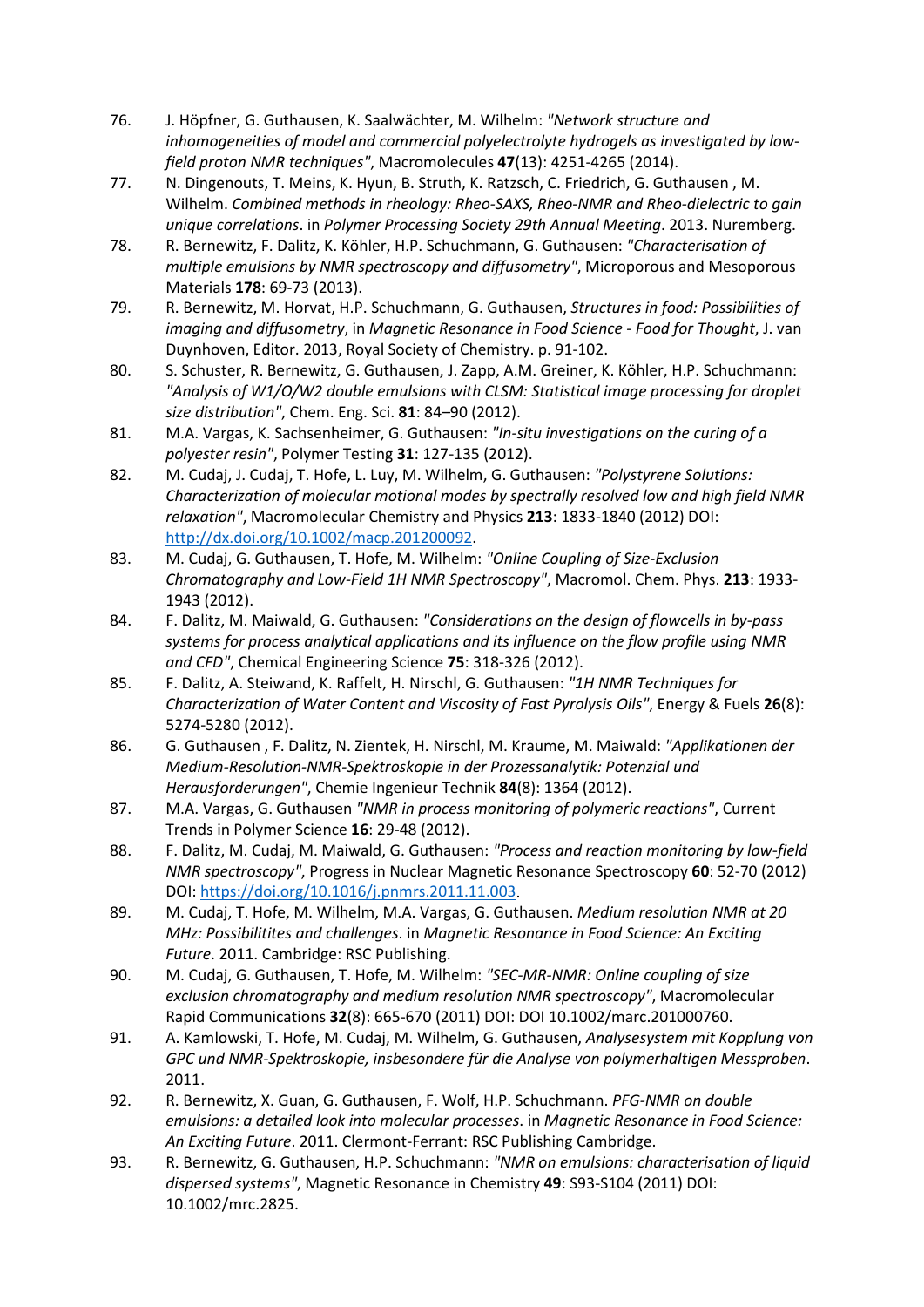- 94. K. Hailu, G. Guthausen, W. Becker, A. König, A. Bendfeld, E. Geissler: *"In-situ characterization of the cure reaction of HTPB and IPDI by simultaneous NMR and IR measurements"*, Polymer Testing **29**(4): 513-519 (2010).
- 95. M.A. Vargas, M. Cudaj, K. Hailu, K. Sachsenheimer, G. Guthausen: *"Online low-field 1H-NMR spectroscopy: Monitoring of emulsion polymerization of Butyl Acrylate"*, Macromolecules **43**(13): 5561-5568 (2010).
- 96. X.Z. Guan, K. Hailu, G. Guthausen, F. Wolf, R. Bernewitz, H.P. Schuchmann: *"PFG-NMR on W1/O/W2-emulsions: Evidence for molecular exchange between water phases"*, European Journal of Lipid Science and Technology **112**(8): 828-837 (2010) DOI: DOI 10.1002/ejlt.201000022.
- 97. G. Guthausen, A. Kamlowski. *Developments in time domain and single sided NMR*. in *Magnetic Resonance in Food Science: Challenges in a Changing World*. 2009. Nordic House, Reykjavik, Iceland: RSC Publisher.
- 98. G. Guthausen, A. von Garnier, R. Reimert: *"Investigation of hydrogenation of toluene to methylcyclohexane in a trickle bed reactor by low-field Nuclear Magnetic Resonance Spectroscopy"*, Applied Spectroscopy **63**(10): 1121-1127 (2009).
- 99. F. Wolf, L. Hecht, H.P. Schuchmann, E.H. Hardy, G. Guthausen: *"Preparation of W1/O/W2 emulsions and droplet size distribution measurements by pulsed-field gradient nuclear magnetic resonance (PFG-NMR) technique"*, European Journal of Lipid Science and Technology **111**(7): 723-729 (2009).
- 100. T. Rudi, G. Guthausen, W. Burk, C.T. Reh, H.D. Isengard: *"Simultaneous determination of fat and water content in caramel using time domain NMR"*, Food Chemistry **106**(4): 1375-1378 (2008) DOI: 10.1016/j.foodchem.2007.04.079.
- 101. P. Höfer, G. Parigi, C. Luchinat, P. Carl, G. Guthausen, M. Reese, T. Carlomagno, C. Griesinger, M. Bennati: *"Field dependent dynamic nuclear polarization with radicals in aqueous solution"*, Journal of the American Chemical Society **130**(11): 3254-3255 (2008) DOI: 10.1021/ja0783207.
- 102. H. Todt, G. Guthausen, W. Burk, D. Schmalbein, A. Kamlowski, *Time-Domain NMR in Quality Control: Standard Application in Food*, in *Modern Magnetic Resonance*, G.A. Webb, Editor. 2006, Springer: Berlin. p. 1717-1721.
- 103. H. Todt, G. Guthausen, W. Burk, D. Schmalbein, A. Kamlowski: *"Water/moisture and fat analysis by time-domain NMR"*, Food Chemistry **96**(3): 436-440 (2006).
- 104. J.E. Tillich, G. Guthausen, M. Holz: *"Combination of Time-Dependent Self-Diffusion Measurements (Dynamic Imaging) with Magnetic Resonance Imaging"*, Chemical Engineering & Technology **29**(7): 862-867 (2006).
- 105. J. Corver, G. Guthausen, A. Kamlowski: *"In-line non-contact check weighing (NCCW) with nuclear magnetic resonance (NMR) presents new opportunities and challenges in process control"*, Pharmaceutical Engineering **25**: 18-30 (2005).
- 106. G. Guthausen, J. König, A. Kamlowski: *"Comprehensive Quality Control of Food: Fat, Water, and Protein Determination by Combined Relaxation Analysis using Time-Domain NMR"*, Spin Report **154**: 41-44 (2004).
- 107. G. Bizzaro, R. Melzi, F. Tedoldi, M. Kloza, D. Maier, G. Guthausen: *"Single-Sided NMR with the mq-ProFiler"*, Spin Report **156** (2004).
- 108. A. Guthausen, G. Guthausen, A. Kamlowski, H. Todt, W. Burk, D. Schmalbein: *"Measurement of fat content of food with single-sided NMR"*, Journal of the American Oil Chemists' Society **81**(8): 727-731 (2004).
- 109. G. Guthausen, H. Todt, W. Burk, A. Kamlowski, D. Schmalbein: *"Quality control with NMR: Selected examples and applications in polymer industry"*, Kautschuk Gummi Kunststoffe **56**(11): 578-581 (2003).
- 110. C. Heinen, H. Buggisch, G. Guthausen: *"Flow of newtonian/non-newtonian fluids in a bundle of tubes and in a packing of beads by MRI"*, Magnetic Resonance Imaging **21**(3-4): 377-379 (2003) DOI: 10.1016/S0730-725x(03)00143-7.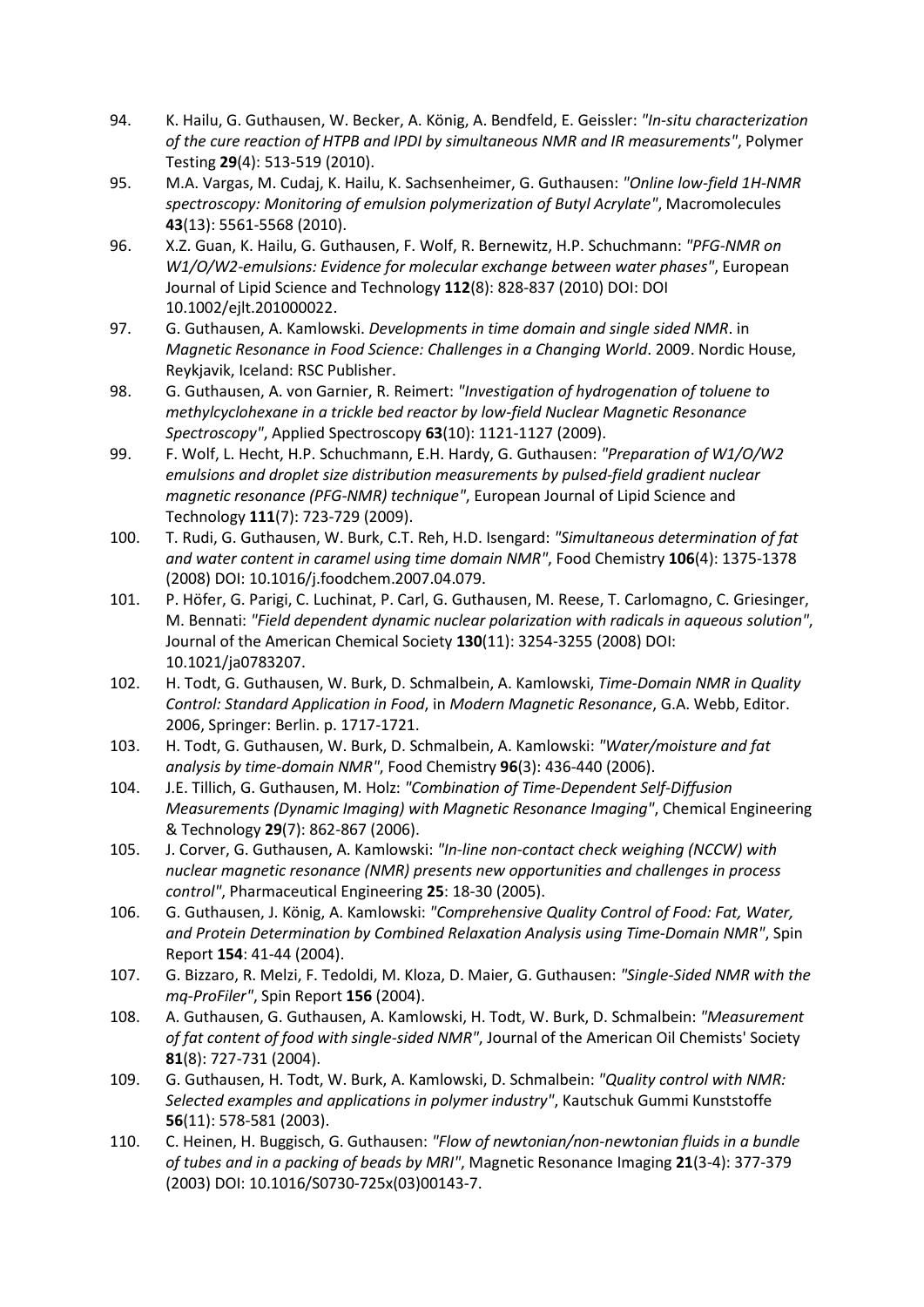- 111. C. Heinen, G. Guthausen, H. Buggisch: *"Determination of the power law exponent from magnetic resonance imaging (MRI) flow data"*, Chemical Engineering & Technology **25**(9): 873-877 (2002).
- 112. H. Todt, W. Burk, G. Guthausen, A. Guthausen, A. Kamlowski, D. Schmalbein: *"Quality control with time-domain NMR"*, European Journal of Lipid Science and Technology **103**(12): 835-840 (2001).
- 113. G. Guthausen, A. Guthausen, F. Balibanu, R. Eymael, K. Hailu, U. Schmitz, B. Blümich: *"Softmatter analysis by the NMR-MOUSE"*, Macromolecular Materials and Engineering **276**(3-4): 25-37 (2000).
- 114. B. Blümich, P. Blümler, L. Gasper, A. Guthausen, V. Gobbels, S. Laukemper-Ostendorf, K. Unseld, G. Zimmer: *"Spatially resolved NMR in polymer science"*, Macromolecular Symposia **141**: 83-93 (1999).
- 115. B. Blümich, P. Blümler, G. Eidmann, A. Guthausen, R. Haken, U. Schmitz, K. Saito, G. Zimmer: *"The NMR-MOUSE: Construction, excitation, and applications"*, Magnetic Resonance Imaging **16**(5-6): 479-484 (1998).
- 116. A. Guthausen, G. Zimmer, P. Blümler, B. Blümich: *"Analysis of polymer materials by surface NMR via the MOUSE"*, Journal of Magnetic Resonance **130**(1): 1-7 (1998) DOI: 10.1006/jmre.1997.1282.
- 117. G. Zimmer, A. Guthausen, B. Blümich: *"Characterization of cross-link density in technical elastomers by the NMR-MOUSE"*, Solid State Nuclear Magnetic Resonance **12**(2-3): 183-190 (1998) DOI: Doi 10.1016/S0926-2040(98)00061-7.
- 118. A. Guthausen, G. Zimmer, S. Laukemper-Ostendorf, P. Blümler, B. Blümich: *"NMR-BiIdgebung und Materialforschung"*, Chemie in unserer Zeit **32**(2): 73-82 (1998).
- 119. G. Zimmer, A. Guthausen, U. Schmitz, K. Saito, B. Blümich: *"Weathering investigation of PVC coatings on iron sheets by the NMR-MOUSE"*, Advanced Materials **9**(12): 987-& (1997).
- 120. B. Blümich, P. Blümler, A. Guthausen, C. Fülber, G. Eidmann, R. Savelsberg: *"Spatially resolved analysis of crosslink densities by NMR"*, Kautschuk Gummi Kunststoffe **50**(7-8): 560-563 (1997).
- 121. F. Rachdi, C. Goze, L. Hajji, K.F. Thier, G. Zimmer, M. Mehring, M. NunezRegueiro: *"High resolution NMR studies of one and two dimensional polymerized C60"*, Applied Physics A - Materials Science & Processing **64**(3): 295-299 (1997) DOI: DOI 10.1007/s003390050481.
- 122. K.F. Thier, G. Zimmer, M. Mehring, F. Rachdi: *"NMR investigation of the electronic structure of the RbC60 polymer phase"*, Physical Review B **53**(2): R496-R499 (1996) DOI: DOI 10.1103/PhysRevB.53.R496.
- 123. G. Zimmer, M. Mehring, F. Rachdi, J.E. Fischer: *"Vortex dynamics in Rb3C60 observed by 87Rb and 13C NMR"*, Physical Review B **54**(6): R3768-R3771 (1996).
- 124. G. Zimmer, K.F. Thier, M. Mehring, F. Rachdi: *"NMR on alkali fullerides"*, Applied Magnetic Resonance **11**(2): 263-283 (1996).
- 125. G. Zimmer, K.F. Thier, M. Mehring, F. Rachdi, J.E. Fischer: *"87Rb NMR and the T' problem in Rb3C60"*, Physical Review B **53**(9): 5620-5625 (1996) DOI: DOI 10.1103/PhysRevB.53.5620.
- 126. T. Kälber, G. Zimmer, M. Mehring: *"Evidence for sp(3)-Carbons in Rb1C60 from 13C MAS NMR"*, Zeitschrift für Physik B-Condensed Matter **97**(1): 1-2 (1995) DOI: Doi 10.1007/Bf01317580.
- 127. T. Kälber, G. Zimmer, M. Mehring: *"Phase-Separation and Phase-Transitions in KC60 - a 13C NMR-Study"*, Physical Review B **51**(22): 16471-16474 (1995) DOI: DOI 10.1103/PhysRevB.51.16471.
- 128. F. Rachdi, C. Goze, J. Reichenbach, J. Lukyanchuk, N. Kirova, G. Zimmer, M. Mehring, P. Molinie: *"Alkali-Intercalated C60 - NMR and Magnetic-Susceptibility Studies"*, Acta Physica Polonica A **87**(4-5): 861-867 (1995).
- 129. G. Zimmer, *Kernspinresonanzuntersuchungen zu elektronischen und dynamischen Eigenschaften von Alkalifulleriden*, in *2. Physikalisches Institut*. 1995, Universität Stuttgart: Stuttgart.